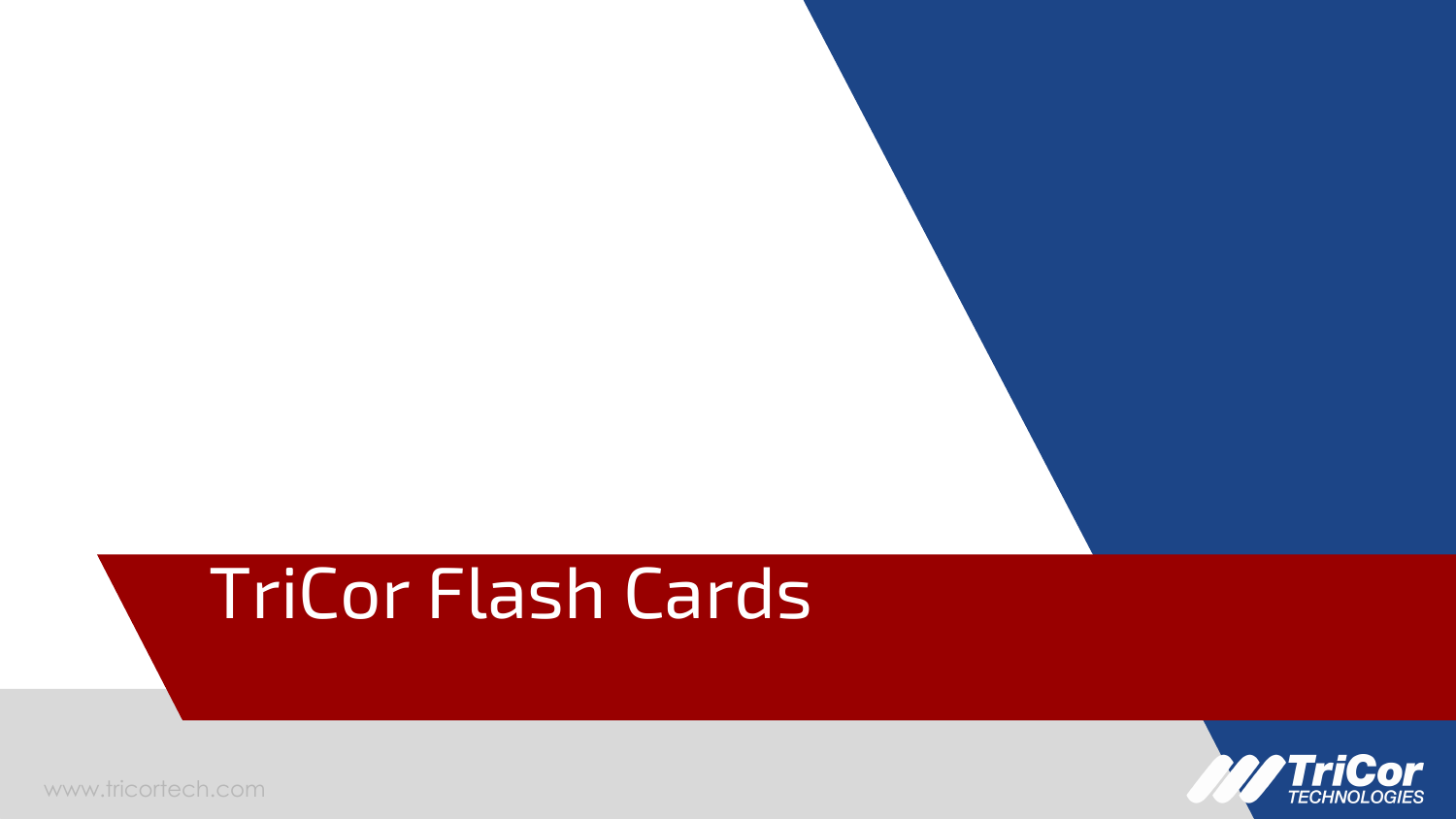# **SD/microSD & CFast Product Line**





CF & CFast SD & microSD



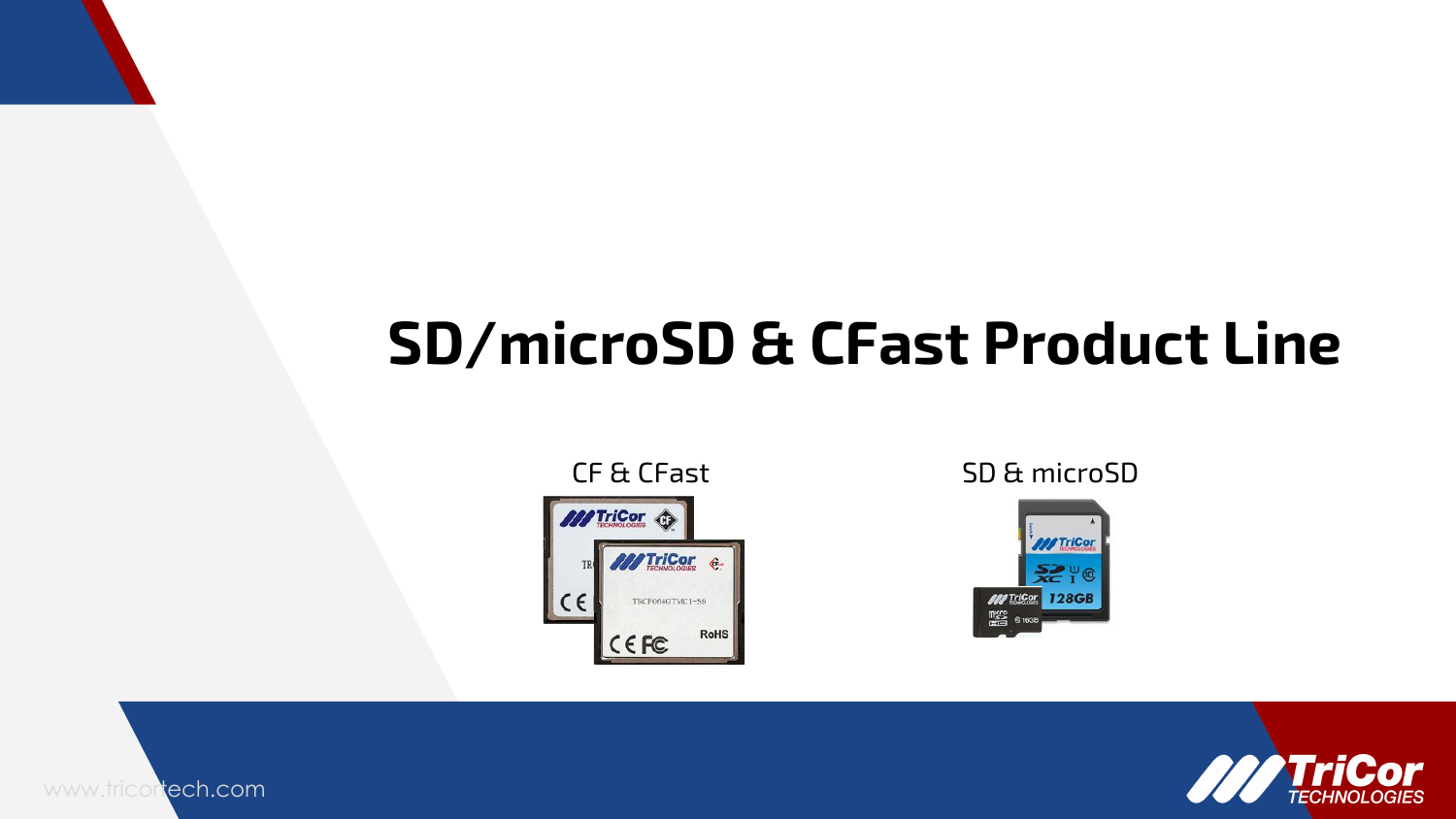### SD Card Speed Class Overview



The SDA has determined four rating standards

**● Normal Speed Class**



- **● UHS Speed Class**
	- $\left\lfloor 1 \right\rfloor$   $\left\lfloor 3 \right\rfloor$
- **● Video Speed Class**
	- V<sub>6</sub> V<sub>10</sub> V<sub>30</sub> V<sub>60</sub> V<sub>90</sub>
- **● Application Performance Class** $A1A2$

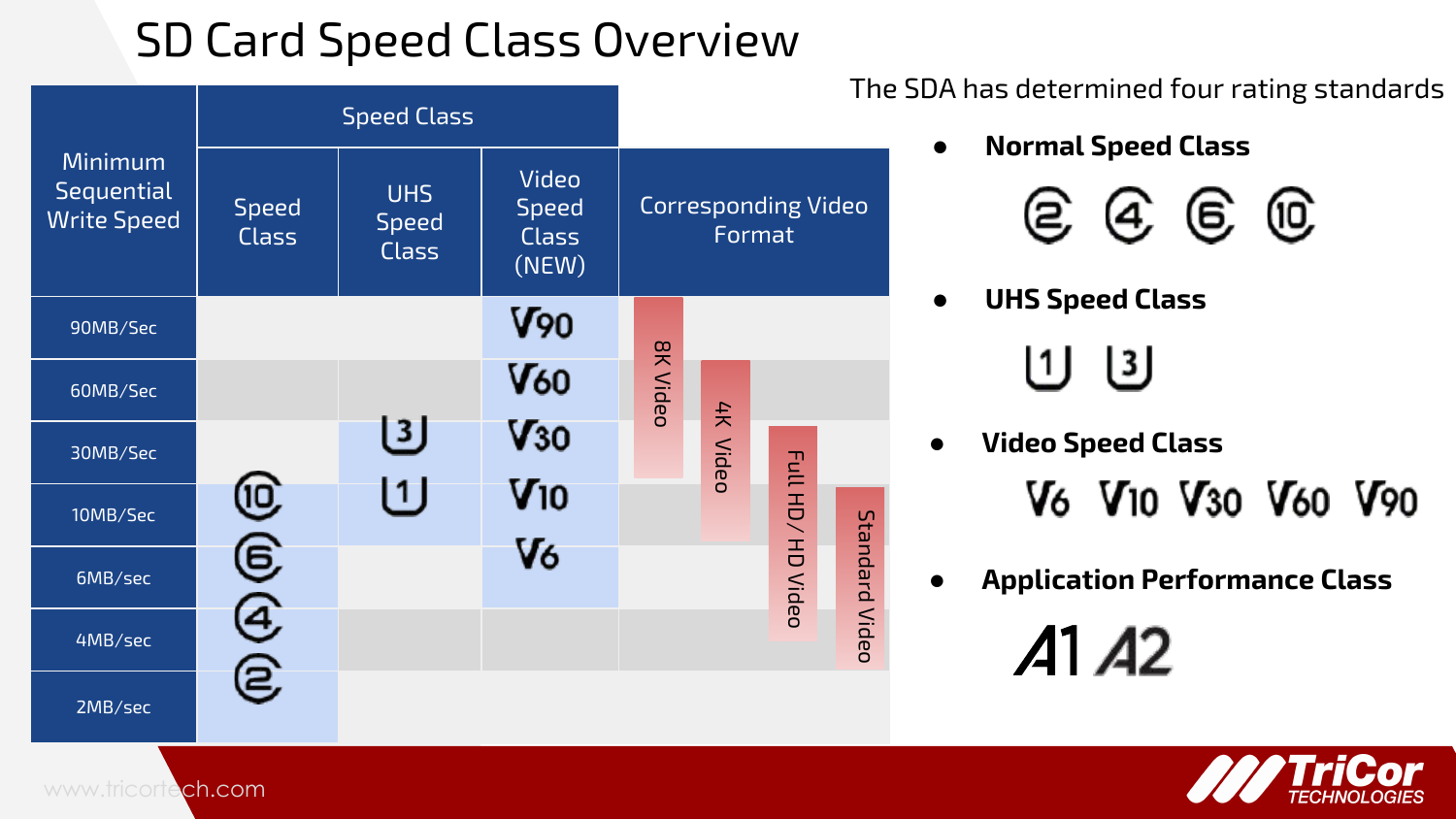## Application Performance Class

•Addresses the growing need for optimized SD cards to store apps and app data

#### Running Smartphone Applications

• Defines minimum required sequential and random performance levels to support features such as Android's Adoptable Storage

#### SD App Performance Class (A1 & A2)

| Application<br>Performance | Pictograph      | <b>Minimum</b><br>Random Read<br>Performance | <b>Minimum</b><br><b>Random Write</b><br>Performance | <b>Minimum</b><br><b>Sustained</b><br>Sequential<br>Performance |
|----------------------------|-----------------|----------------------------------------------|------------------------------------------------------|-----------------------------------------------------------------|
| Class $1(A1)$<br>SD 5.1    | $\mathcal{A}$ l | 1500 IOPS                                    | 500 IOPS                                             | $10$ MB/s                                                       |
| Class $2(A2)$<br>SD 6.0    |                 | 4000 IOPS                                    | 2000 IOPS                                            | $10$ MB/s                                                       |

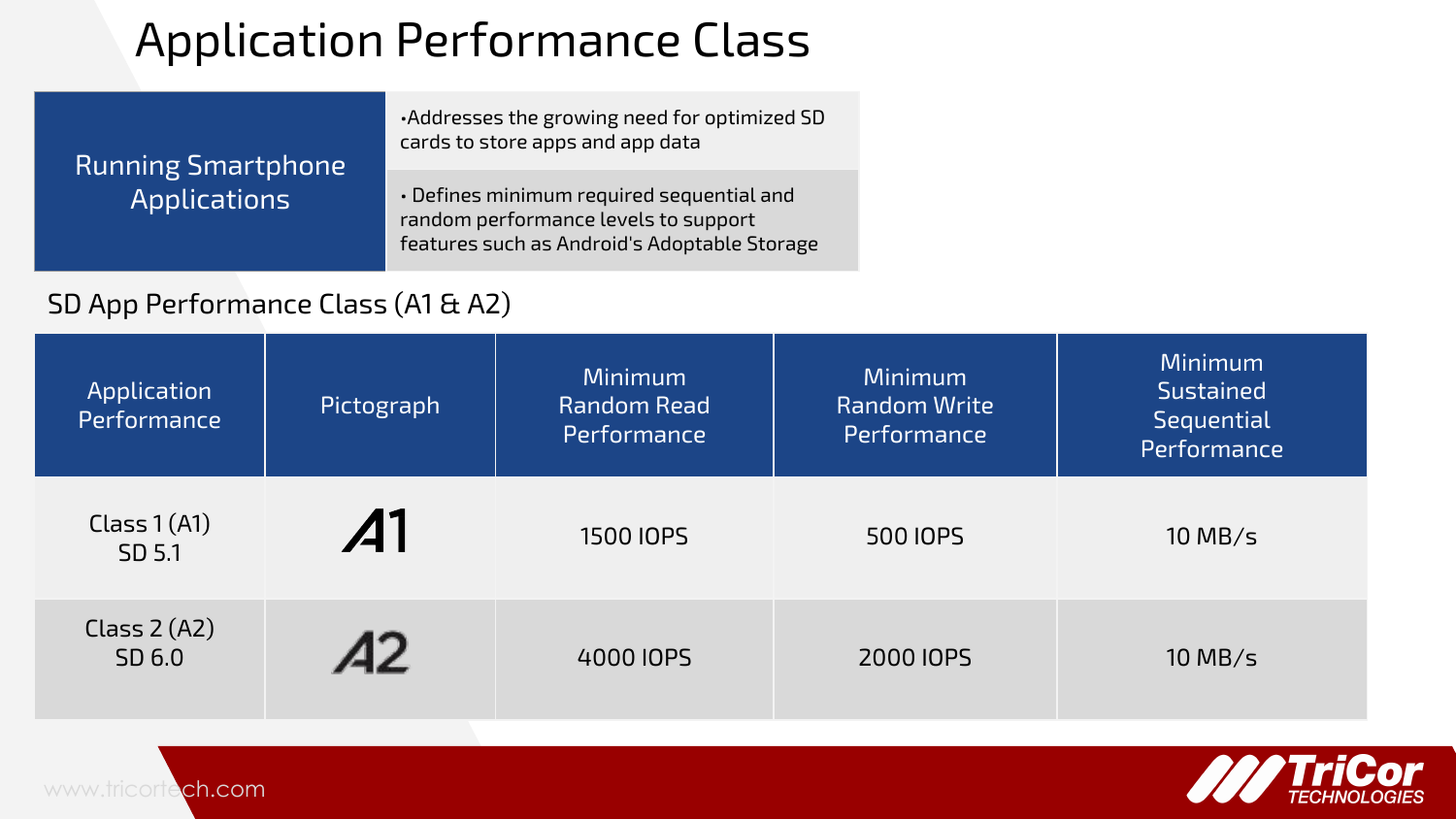# SD Card Controllers & Features Index Controllers and The Mass Production



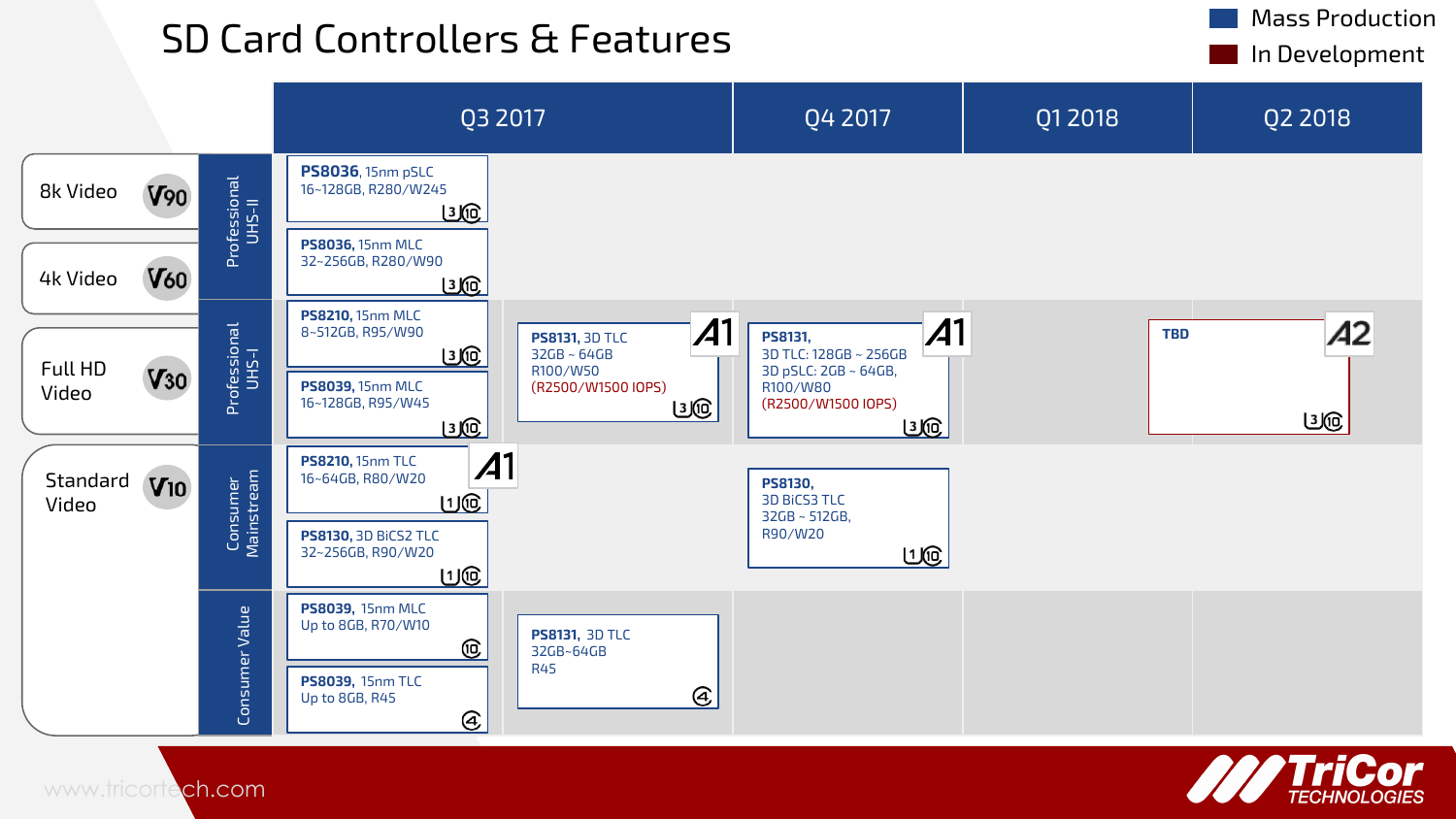# microSD Controllers & Features Internation Mass Production



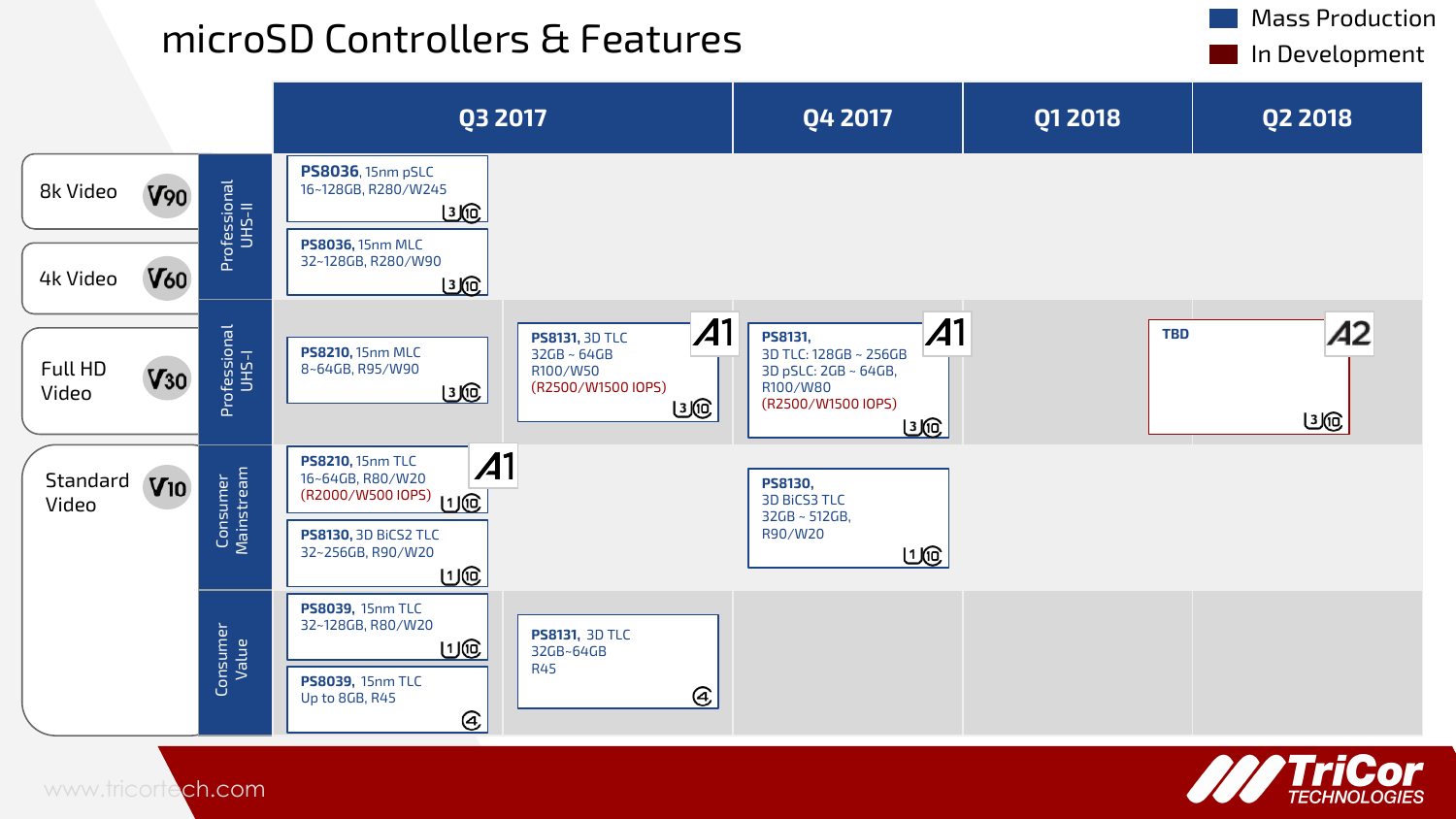### Special Features

#### PS8131 MaxIOPS+

The PS8131 MaxIOPS+ solution is the new generation of A1 solutions with double the write IOPS performance, supporting 3D NAND Flash. With 10 times more endurance, it ensures the perfect usage of Android's adoptable storage feature.

| <b>Features</b>              |                  |            |
|------------------------------|------------------|------------|
| <b>Controller</b>            | PS8131 (MP Now!) | TBA (2018) |
| <b>APP Performance Class</b> | A1               | A2         |
| <b>NAND Class</b>            | 3D TLC           | <b>TBA</b> |
| Capacity                     | Up to 256GB      | <b>TBA</b> |

The next generation of App Performance Class solutions - TBA soon!

**TBA** MaxIOPS+

www.tricortech.com



 $\mathcal{A}1$